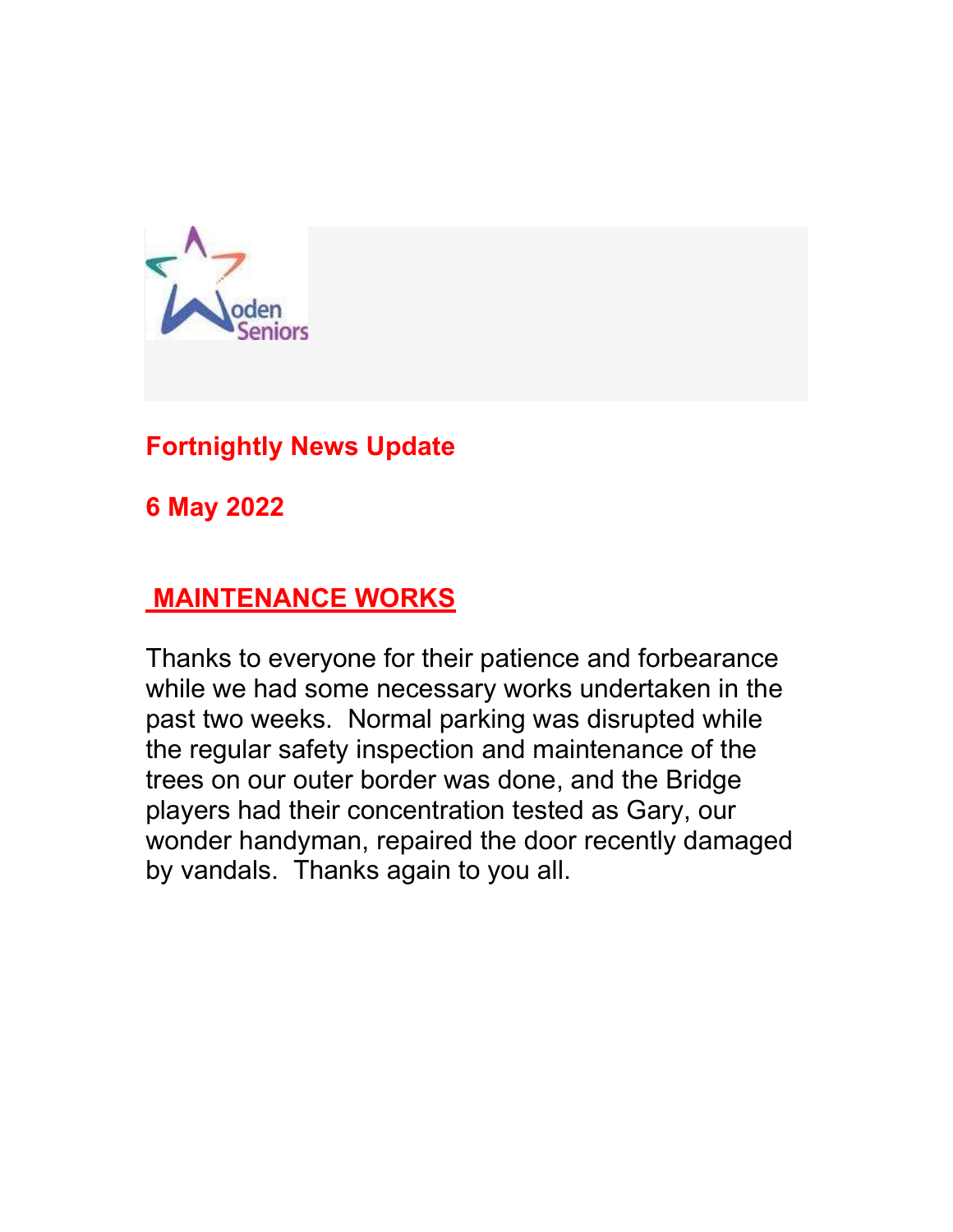



**FREE STUFF !!** (almost)

There is a table in the foyer with a couple of boxes of recent magazines and puzzle books eg sudoko and crosswords.

These were donated for the Book Fair, but we thought it better to offer them to members. Please have a look and if there is something there you would like, please help yourself. The boxes will be replenished as we go along. There is a jar on the table if you would like to leave a small donation.

Be kind to everyone please, do not enter the Club if you are feeling unwell and developing cold or flu like symptoms (including headache, fever, cough, sore throat, fatigue or shortness of breath).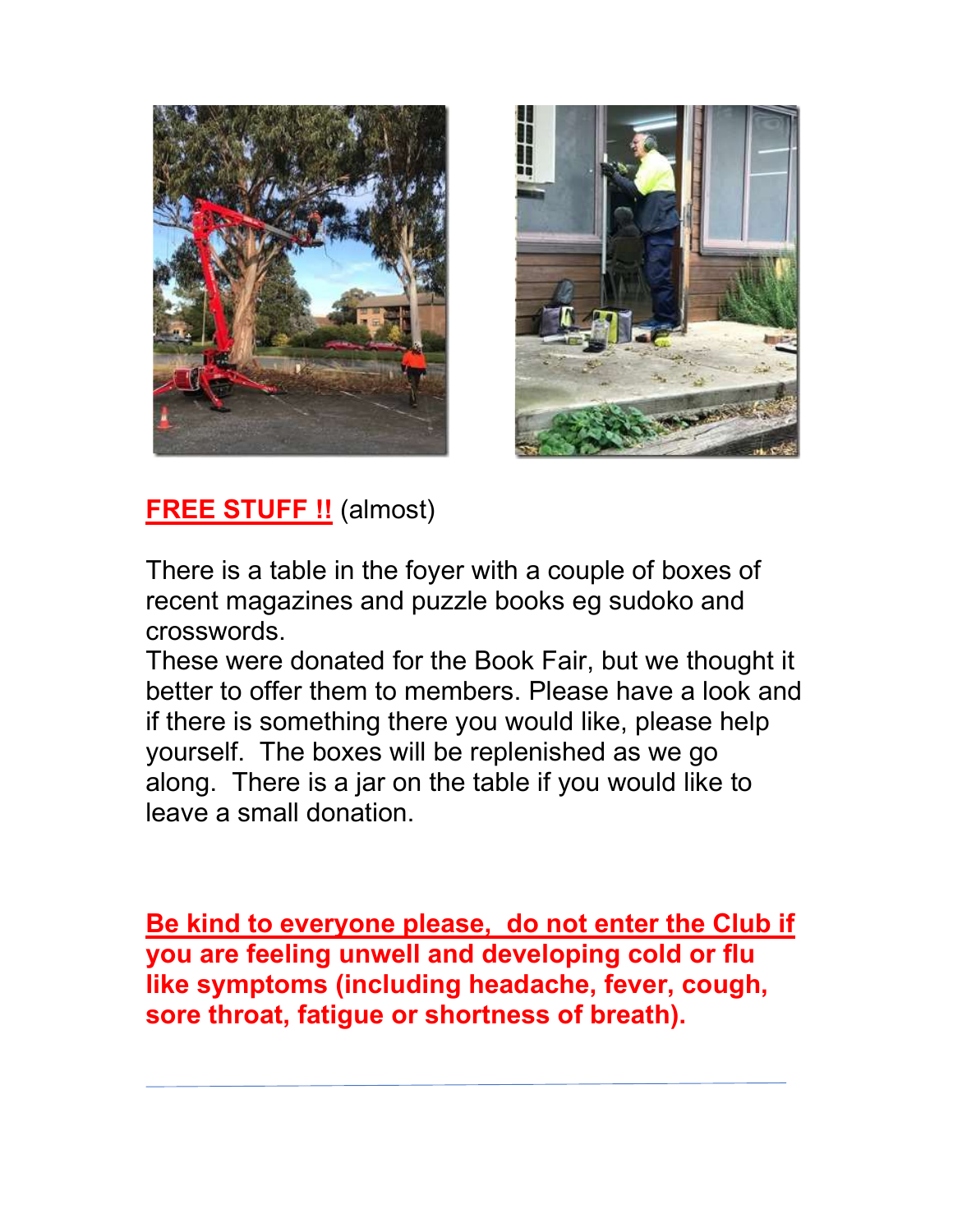If you're happy and you know it, stay in bed. If you're happy and you know it, stay in bed. If you're happy and you know it, getting up will surely blow it. If you're happy and you know it, stay in bed.

**A friend suggested** putting horse manure on my strawberries... I'm never doing that again, I'm going back to whipped cream.

See below for Chapter 2 of the Tech Support story! Don't forget, all back issues of the Fortnightly News are posted on the Club's website, https://www.wodenseniors.org.au/category/fortnightlynews/.

Jenny Gregory President Woden Seniors Inc. PO Box 345, Woden ACT 2606 Tel: (02) 6282 2573 Email: president@wodenseniors.org.au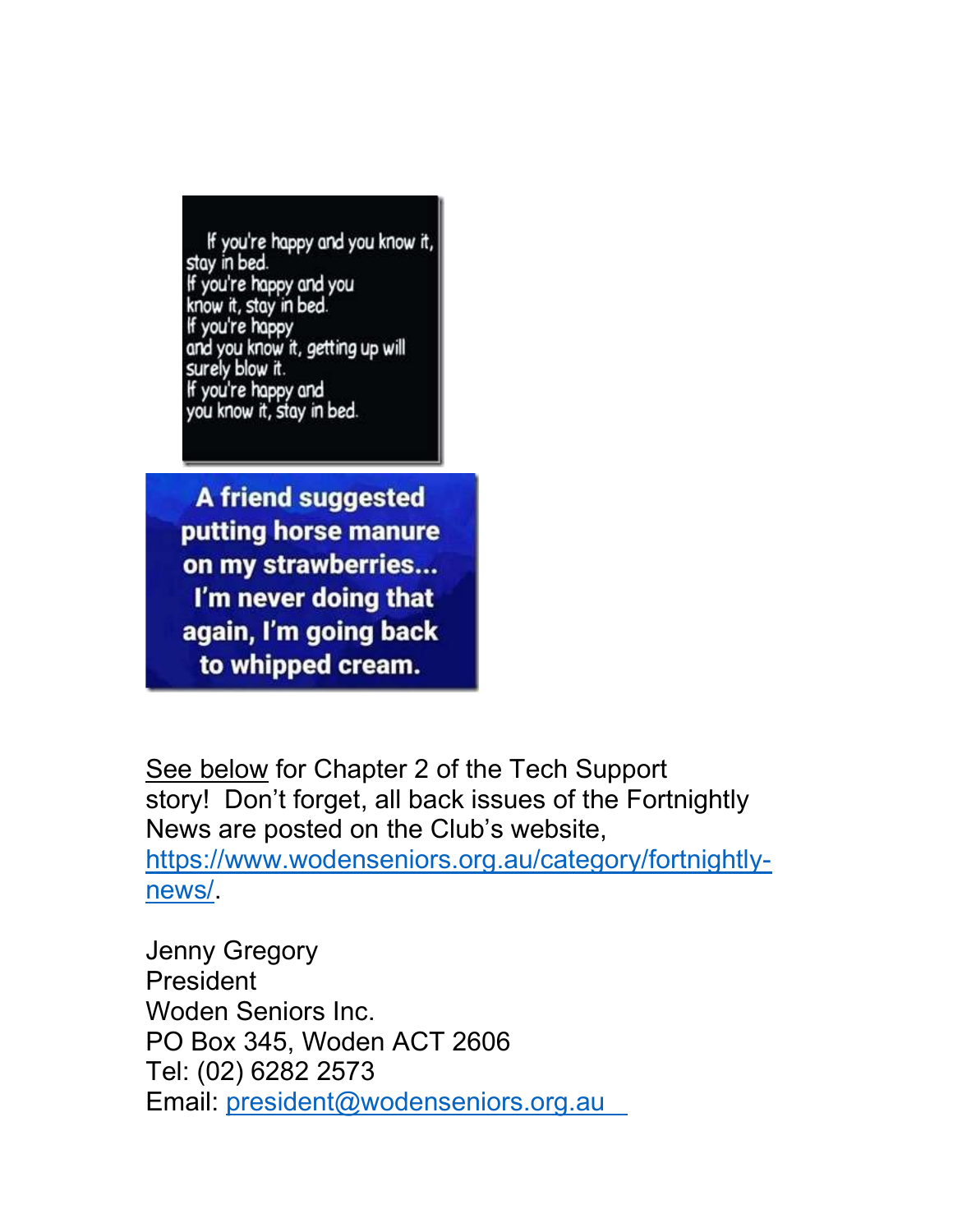### $\overline{\phantom{a}}$  , and the contract of the contract of the contract of the contract of the contract of the contract of the contract of the contract of the contract of the contract of the contract of the contract of the contrac COMMUNITY NOTICES AND INFORMATION

#### \*\*\*\*\*\*\*\*\*\*\*\*\*\*\*\*\*\*\*\*\*\*\*\*\*\*\*\*\*\*\*\*\*\*\*\*\*\*\*\*\*\*\*\*\*\*\*\*\*\*\*\*\*\*\*

1800 171 866 Older Persons COVID-19 Support Line 8.30 am – 6pm(AEST) Monday to Friday, excluding public holidays.

 $\overline{\phantom{a}}$  , and the contract of the contract of the contract of the contract of the contract of the contract of the contract of the contract of the contract of the contract of the contract of the contract of the contrac

### \*\*\*\*\*\*\*\*\*\*\*\*\*\*\*\*\*\*\*\*\*\*\*\*\*\*\*\*\*\*\*\*\*\*\*\*\*\*\*\*\*\*\*\*

### An oldie – but a goodie! – Chapter 2

Dear Tech Support:

Last year I upgraded Girlfriend 1.0 to Wife 1.0 and noticed the the new program began unexpected child processing that took up a lot of space and valuable resources. No mention of this phenomenon was included in the product brochure. In addition, Wife 1.0 installs itself into all other programs and launches during system initialization where it monitors all other system activity. Applications such as Poker-night 10.3 and Beerbash 2.5 no longer run, crashing the system whenever selected. I cannot seem to purge Wife 1.0 from my system.

I am thinking about going back to Girlfriend 1.0 but uninstall does not work on this program.